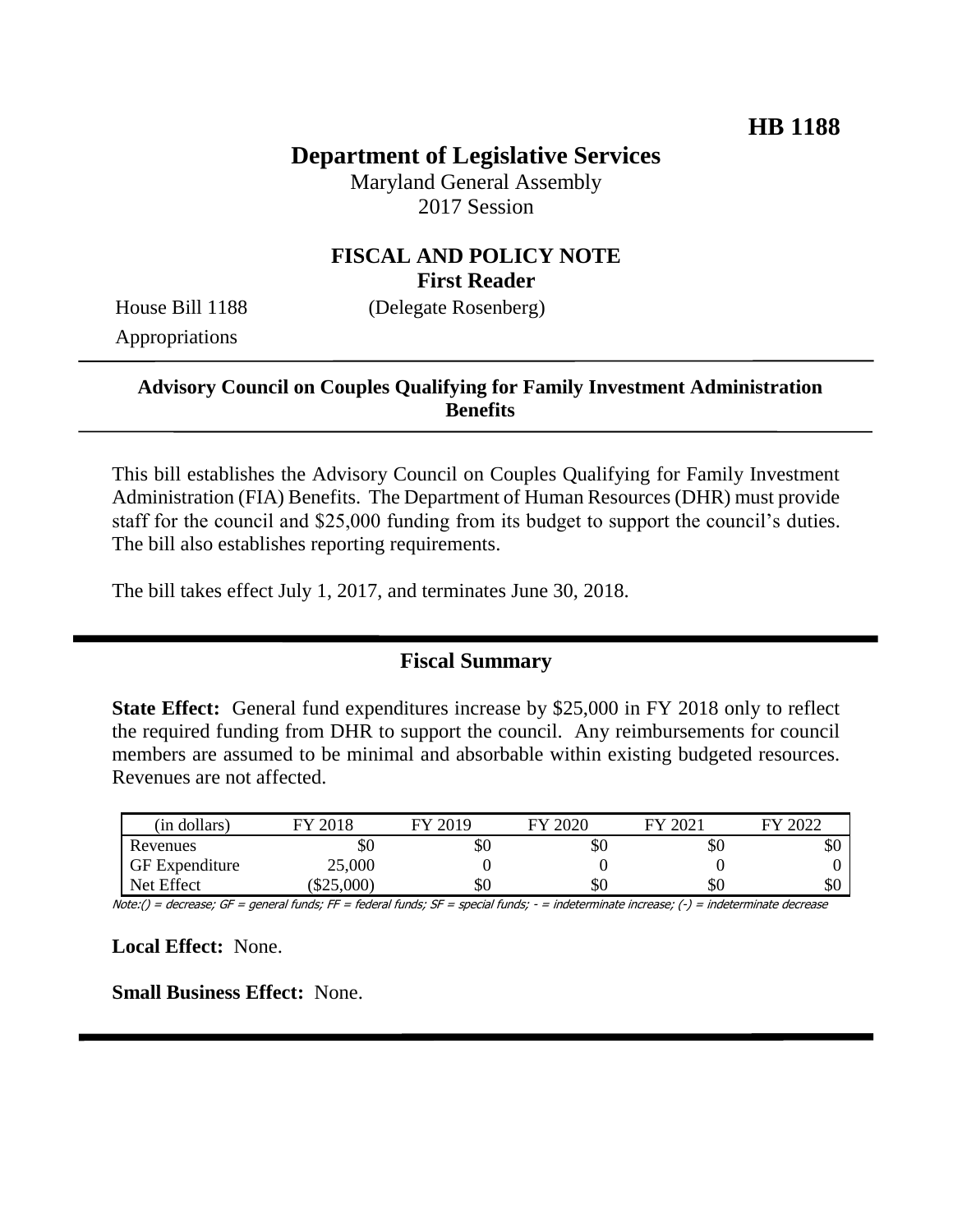# **Analysis**

**Bill Summary:** The Secretary of Human Resources must designate the chair of the council and appoint members, as specified. The council must:

- identify and analyze current practices and procedures of FIA, local departments of social services, the Child Support Enforcement Administration (CSEA), and any other local or State policy, whether authorized by statute, regulation, or practice, which may adversely impact or impede the progress of couples who qualify for FIA services and benefits;
- research, document, assess, and recommend to the Secretary of Human Resources best practices for and policy changes to be made to FIA, CSEA, and any other local or State body that will enable couples striving to navigate social service systems, including (1) income qualification guidelines for FIA cash assistance and (2) the model demonstrated by the Couples Advancing Together Pilot Program; and
- enter into a data-sharing agreement with DHR, as specified.

The council must be appointed and begin its work before August 1, 2017. It must meet regularly and, by January 1, 2018, report its findings and recommendations to the Secretary of Human Resources. By January 31, 2018, the Secretary of Human Resources must submit a report to the General Assembly advising of DHR's decision to adopt or decline the council's recommendations and the reasons why the recommendations were or were not adopted.

A member of the council may not receive compensation but is entitled to reimbursement for expenses under the standard State travel regulations, as provided in the State budget.

**Current Law/Background:** DHR's FIA is the central coordinating and directing agency of all public assistance programs in the State, including (1) the Family Investment Program (FIP) and the related temporary cash assistance programs; (2) public assistance to adults; (3) emergency assistance; (4) food stamps; (5) medical assistance eligibility determinations; and (6) energy assistance programs.

*Couples Advancing Together Pilot Program:* Chapter 367 of 2013 established the Couples Advancing Together Pilot Program, which terminated June 30, 2016. The purpose of the program was to assist couples that qualify as a family eligible for FIP to move toward stable relationships and family-friendly employment, for one or both parents of a child who resides with the family, in order to improve their economic circumstances and provide support for lasting family units. To be eligible for the program, a couple must have been

HB 1188/ Page 2